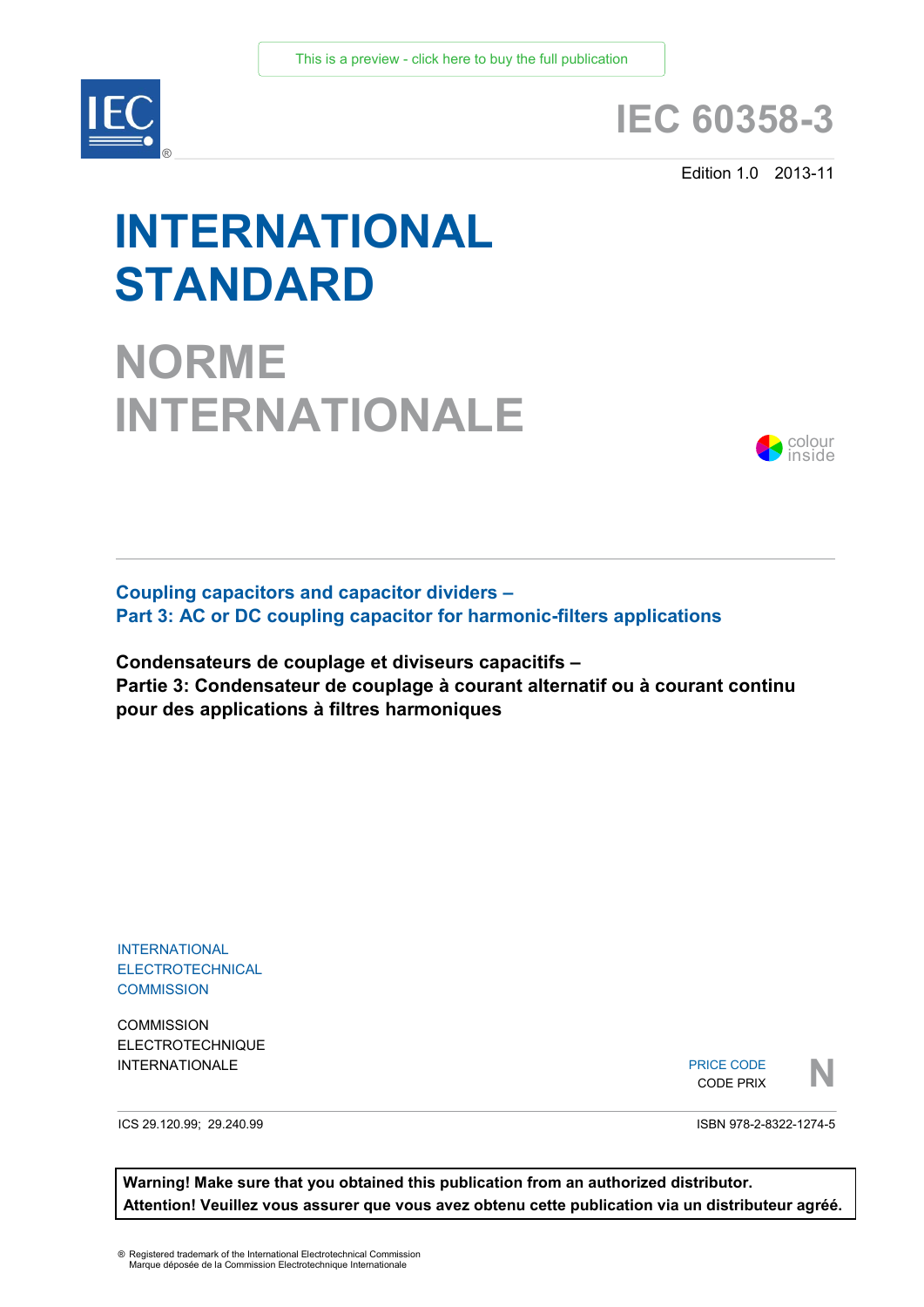$-2-$ 

# **CONTENTS**

| $\mathbf 1$                                                                             |                                                                               |  |  |  |
|-----------------------------------------------------------------------------------------|-------------------------------------------------------------------------------|--|--|--|
| 2                                                                                       |                                                                               |  |  |  |
| 3                                                                                       |                                                                               |  |  |  |
| 4                                                                                       |                                                                               |  |  |  |
| 5                                                                                       |                                                                               |  |  |  |
| 6                                                                                       |                                                                               |  |  |  |
| 7                                                                                       |                                                                               |  |  |  |
| 8                                                                                       |                                                                               |  |  |  |
| 9                                                                                       |                                                                               |  |  |  |
| 10                                                                                      |                                                                               |  |  |  |
| 11                                                                                      |                                                                               |  |  |  |
| 12                                                                                      |                                                                               |  |  |  |
|                                                                                         |                                                                               |  |  |  |
|                                                                                         | Annex BB (informative) High-frequency characteristics of filter capacitors 13 |  |  |  |
|                                                                                         |                                                                               |  |  |  |
|                                                                                         |                                                                               |  |  |  |
|                                                                                         |                                                                               |  |  |  |
| Figure AA.1 - Example of a diagram for a filter capacitor (with and without low voltage |                                                                               |  |  |  |
| Figure AA.2 – Example of a diagram for a filter capacitor with tuning device  12        |                                                                               |  |  |  |
| Figure BB.1 – Wiring diagram of the measuring circuit for the high frequency            |                                                                               |  |  |  |
| Figure BB.2 - Relation between length and capacitance where capacitive deviation -      |                                                                               |  |  |  |
|                                                                                         |                                                                               |  |  |  |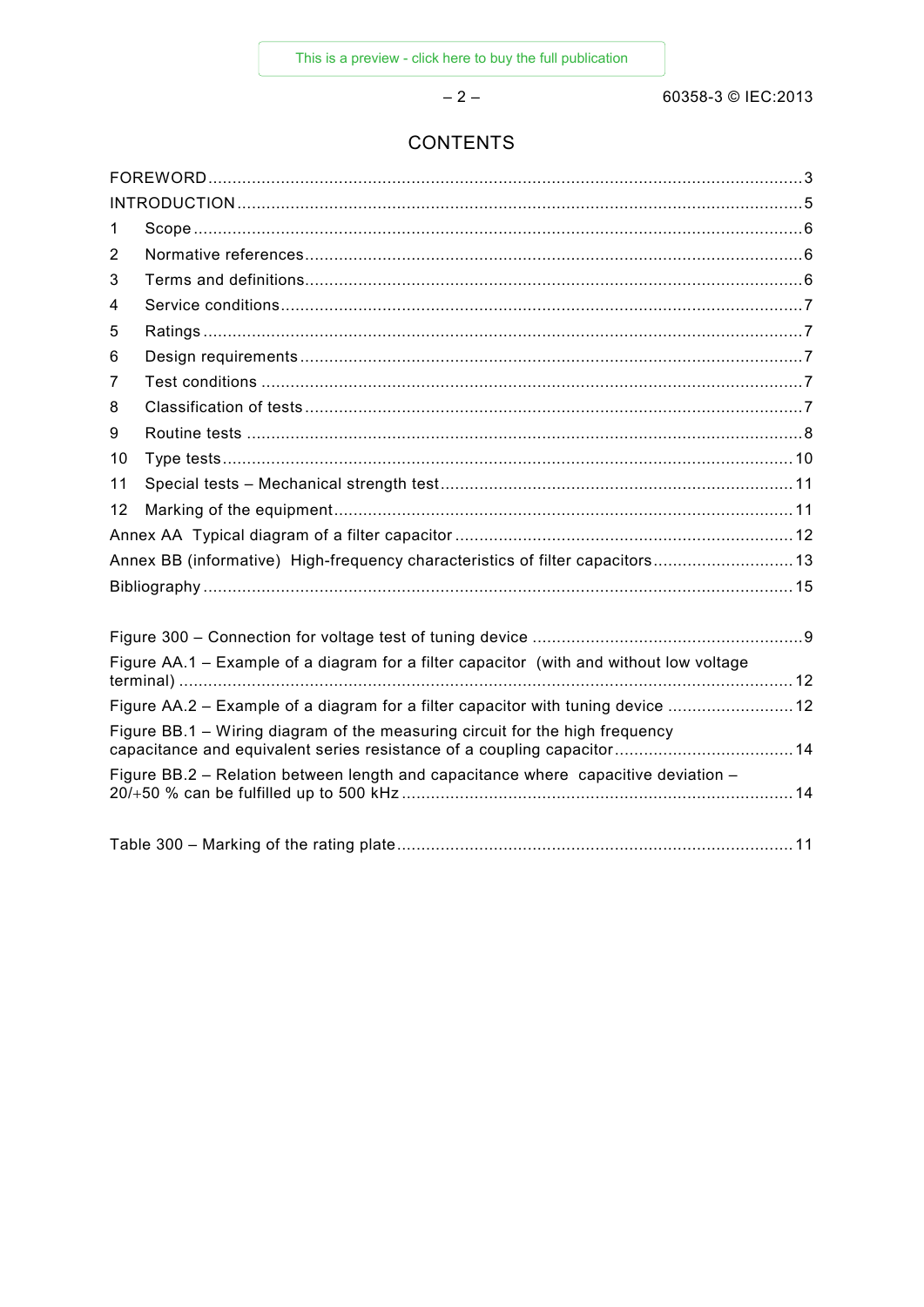60358-3 © IEC:2013 – 3 –

# INTERNATIONAL ELECTROTECHNICAL COMMISSION

\_\_\_\_\_\_\_\_\_\_\_\_

#### **COUPLING CAPACITORS AND CAPACITOR DIVIDERS –**

# **Part 3: AC or DC coupling capacitor for harmonic-filters applications**

## FOREWORD

- <span id="page-2-0"></span>1) The International Electrotechnical Commission (IEC) is a worldwide organization for standardization comprising all national electrotechnical committees (IEC National Committees). The object of IEC is to promote international co-operation on all questions concerning standardization in the electrical and electronic fields. To this end and in addition to other activities, IEC publishes International Standards, Technical Specifications, Technical Reports, Publicly Available Specifications (PAS) and Guides (hereafter referred to as "IEC Publication(s)"). Their preparation is entrusted to technical committees; any IEC National Committee interested in the subject dealt with may participate in this preparatory work. International, governmental and nongovernmental organizations liaising with the IEC also participate in this preparation. IEC collaborates closely with the International Organization for Standardization (ISO) in accordance with conditions determined by agreement between the two organizations.
- 2) The formal decisions or agreements of IEC on technical matters express, as nearly as possible, an international consensus of opinion on the relevant subjects since each technical committee has representation from all interested IEC National Committees.
- 3) IEC Publications have the form of recommendations for international use and are accepted by IEC National Committees in that sense. While all reasonable efforts are made to ensure that the technical content of IEC Publications is accurate, IEC cannot be held responsible for the way in which they are used or for any misinterpretation by any end user.
- 4) In order to promote international uniformity, IEC National Committees undertake to apply IEC Publications transparently to the maximum extent possible in their national and regional publications. Any divergence between any IEC Publication and the corresponding national or regional publication shall be clearly indicated in the latter.
- 5) IEC itself does not provide any attestation of conformity. Independent certification bodies provide conformity assessment services and, in some areas, access to IEC marks of conformity. IEC is not responsible for any services carried out by independent certification bodies.
- 6) All users should ensure that they have the latest edition of this publication.
- 7) No liability shall attach to IEC or its directors, employees, servants or agents including individual experts and members of its technical committees and IEC National Committees for any personal injury, property damage or other damage of any nature whatsoever, whether direct or indirect, or for costs (including legal fees) and expenses arising out of the publication, use of, or reliance upon, this IEC Publication or any other IEC Publications.
- 8) Attention is drawn to the Normative references cited in this publication. Use of the referenced publications is indispensable for the correct application of this publication.
- 9) Attention is drawn to the possibility that some of the elements of this IEC Publication may be the subject of patent rights. IEC shall not be held responsible for identifying any or all such patent rights.

International Standard IEC 60358-3 has been prepared by IEC technical committee 33: Power capacitors and their applications.

The text of this standard is based on the following documents:

| CDV        | Report on voting |
|------------|------------------|
| 33/510/CDV | 33/526/RVC       |

Full information on the voting for the approval of this standard can be found in the report on voting indicated in the above table.

This publication has been drafted in accordance with the ISO/IEC Directives, Part 2.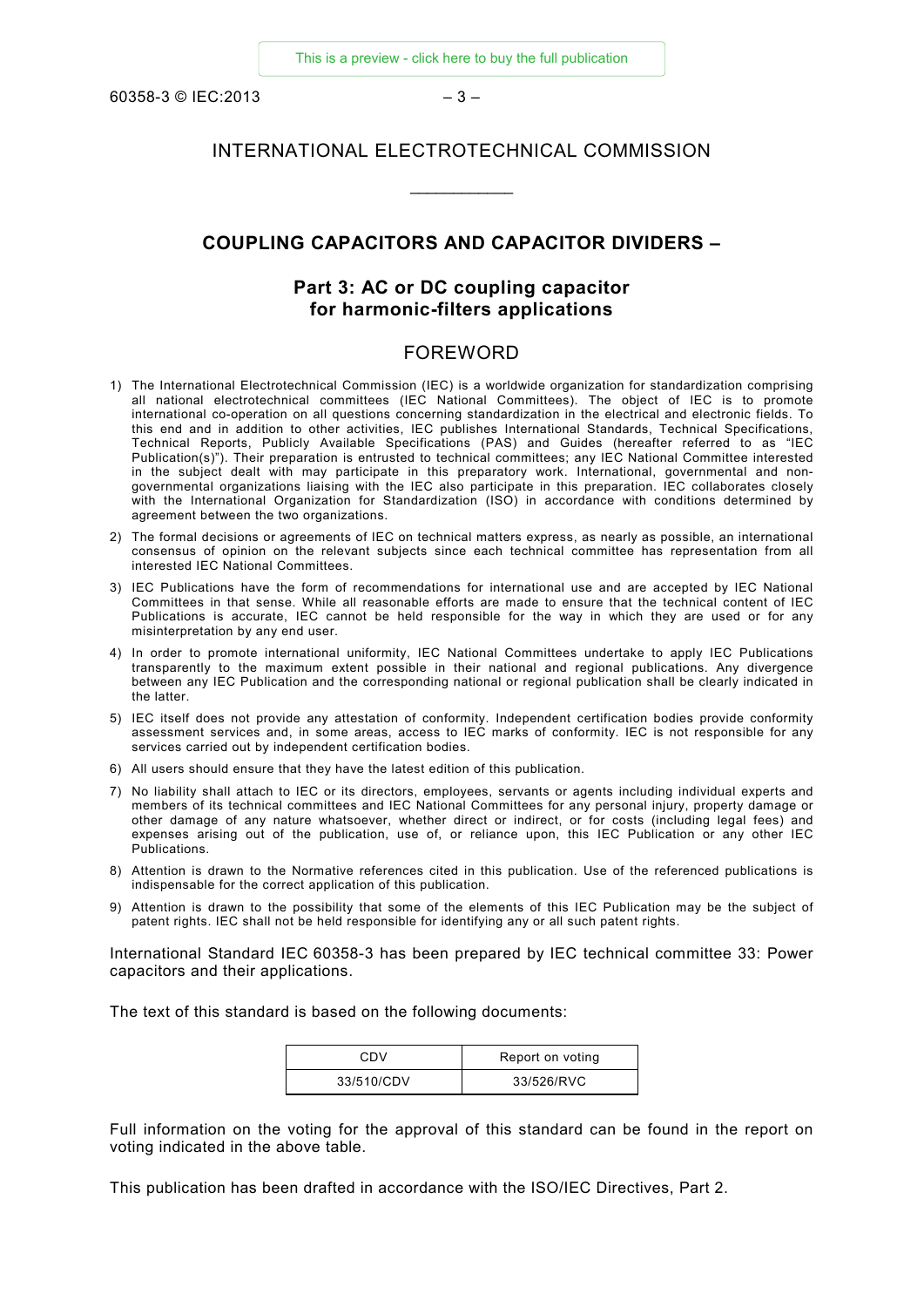$-4 - 60358-3$  © IEC:2013

A list of all parts in the IEC 60358 series, published under the general title *Coupling capacitors and capacitor dividers*, can be found on the IEC website.

This standard is Part 3 of IEC 60358, published under the general title Coupling capacitor and capacitor dividers.

This International Standard is to be used in conjunction with the latest edition of IEC 60358-1:2012 and its amendments. It was established on the basis of the first edition (2012) of that standard.

This Part 3 supplements or modifies the corresponding clauses in IEC 60358-1:2012.

When a particular subclause of Part 1 is not mentioned in this Part 3, that subclause applies as far as is reasonable. When this standard states "addition", "modification" or "replacement", the relevant text in Part 1 is to be adapted accordingly.

For additional clauses, subclauses, figures, tables or annexes, the following numbering system is used:

- subclauses, tables and figures which are additional to those in Part 1 are numbered starting from 300;
- additional tables or annexes are lettered AA, BB, etc.
- as the notes are integrated into the clauses, their numbering starts from 1 as usual.

The committee has decided that the contents of this publication will remain unchanged until the stability date indicated on the IEC web site under "http://webstore.iec.ch" in the data related to the specific publication. At this date, the publication will be

- reconfirmed,
- withdrawn,
- replaced by a revised edition, or
- amended.

**IMPORTANT – The "colour inside" logo on the cover page of this publication indicates that it contains colours which are considered to be useful for the correct understanding of its contents. Users should therefore print this publication using a colour printer.**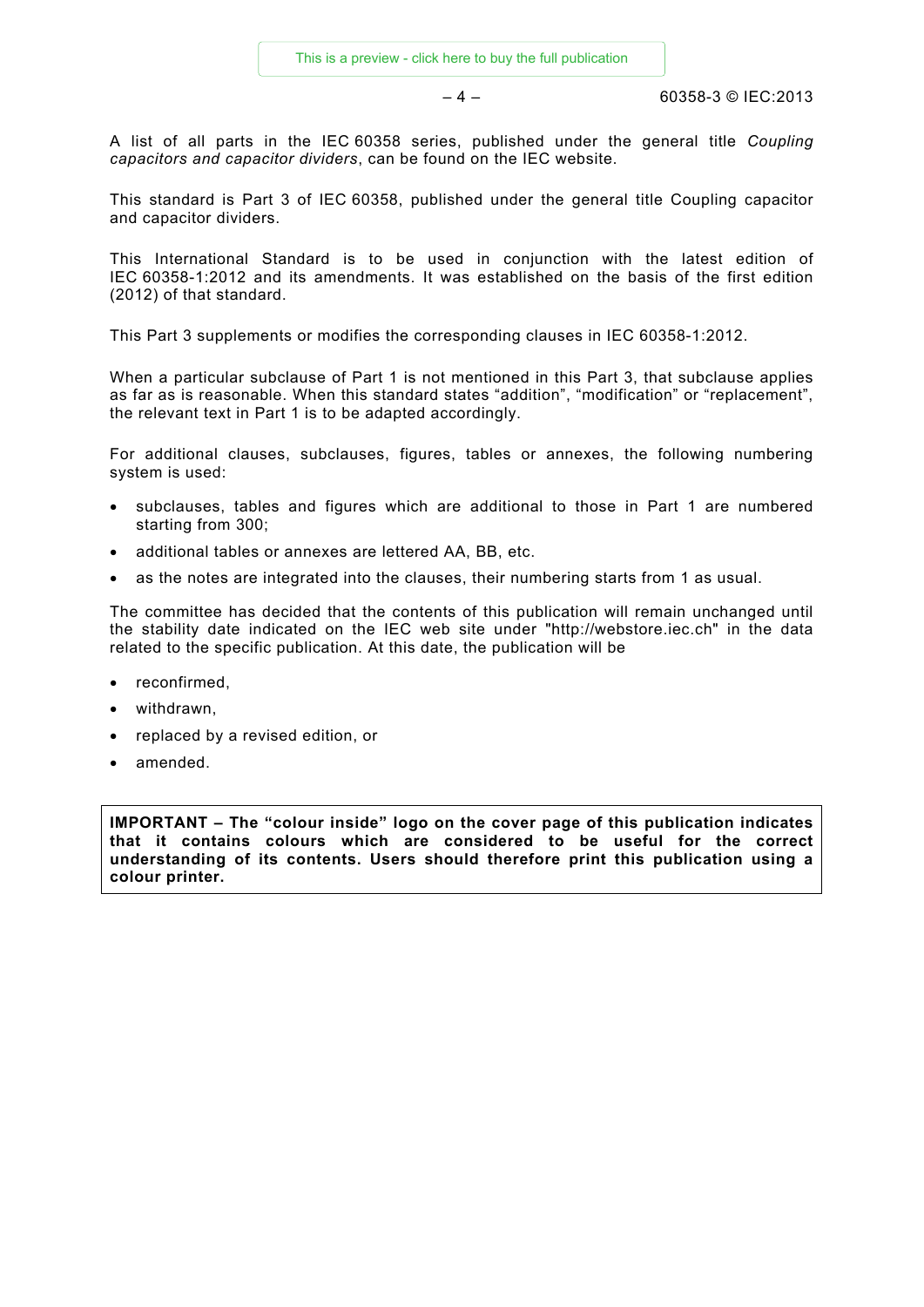<span id="page-4-0"></span>60358-3 © IEC:2013 – 5 –

## INTRODUCTION

This series consists of the following parts:

IEC 60358-1:2012, *Coupling capacitor and capacitor dividers – Part 1: General rules*

IEC 60358-2:2013, *Coupling capacitor and capacitor dividers – Part 2: AC or DC single-phase coupling capacitor connected between line and ground for power line carrier-frequency (PLC) application*

IEC 60358-3:2013[1](#page-4-1), *Coupling capacitor and capacitor dividers – Part 3: AC or DC coupling capacitor for harmonic-filters applications*

IEC 60358-4: –[2](#page-4-2), *Coupling capacitor and capacitor dividers – Part 4: AC or DC single-phase capacitor-divider and RC-divider connected between line and ground* (except for CVTs which belong to IEC 61869 series)

\_\_\_\_\_\_\_\_\_\_\_

<span id="page-4-1"></span><sup>1</sup> To be published.

<span id="page-4-2"></span><sup>2</sup> Under consideration.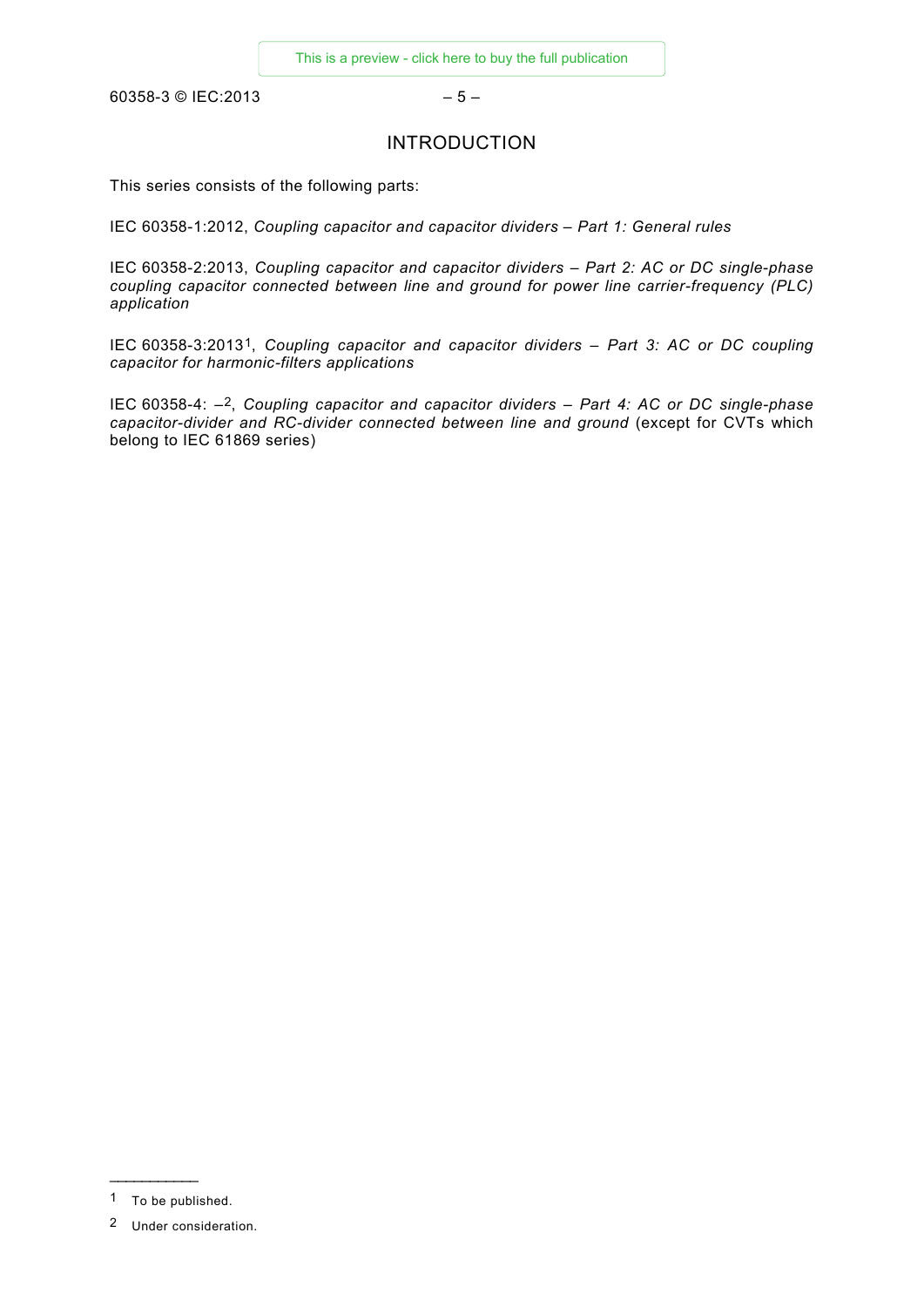#### **COUPLING CAPACITORS AND CAPACITOR DIVIDERS –**

# **Part 3: AC or DC coupling capacitor for harmonic-filters applications**

#### <span id="page-5-0"></span>**1 Scope**

Clause 1 of IEC 60358-1:2012 is replaced by the following:

This part of IEC 60358 applies to AC or DC single-phase coupling capacitor, with rated voltage higher than 1 000 V, connected line to ground with the low voltage terminal either permanently earthed or connected to a tuning device for harmonic-filters applications.

NOTE Diagrams of coupling capacitors to which this standard applies are given in Figures AA.1 and AA.2.

#### <span id="page-5-1"></span>**2 Normative references**

Clause 2 of IEC 60358-1:2012 is replaced by the following:

The following documents, in whole or in part, are normatively referenced in this document and are indispensable for its application. For dated references, only the edition cited applies. For undated references, the latest edition of the referenced document (including any amendments) applies.

IEC 60060-1:2012, *High-voltage test techniques – Part 1: General definitions and test requirements*

IEC 60060-2, *High-voltage test techniques – Part 2: Measuring systems*

IEC 60358-1:2012, *Coupling capacitors and capacitor dividers. – Part 1: General rules*

IEC 60358-2, *Coupling capacitors and capacitor dividers. – Part 2: AC or DC single-phase coupling capacitor connected between line and ground for power line carrier-frequency (PLC) application* 

IEC 60481, *Coupling devices for power line carrier systems*

<span id="page-5-2"></span>IEC 61869-5, *Instrument transformers – Part 5: Additional requirements for capacitive voltage transformers*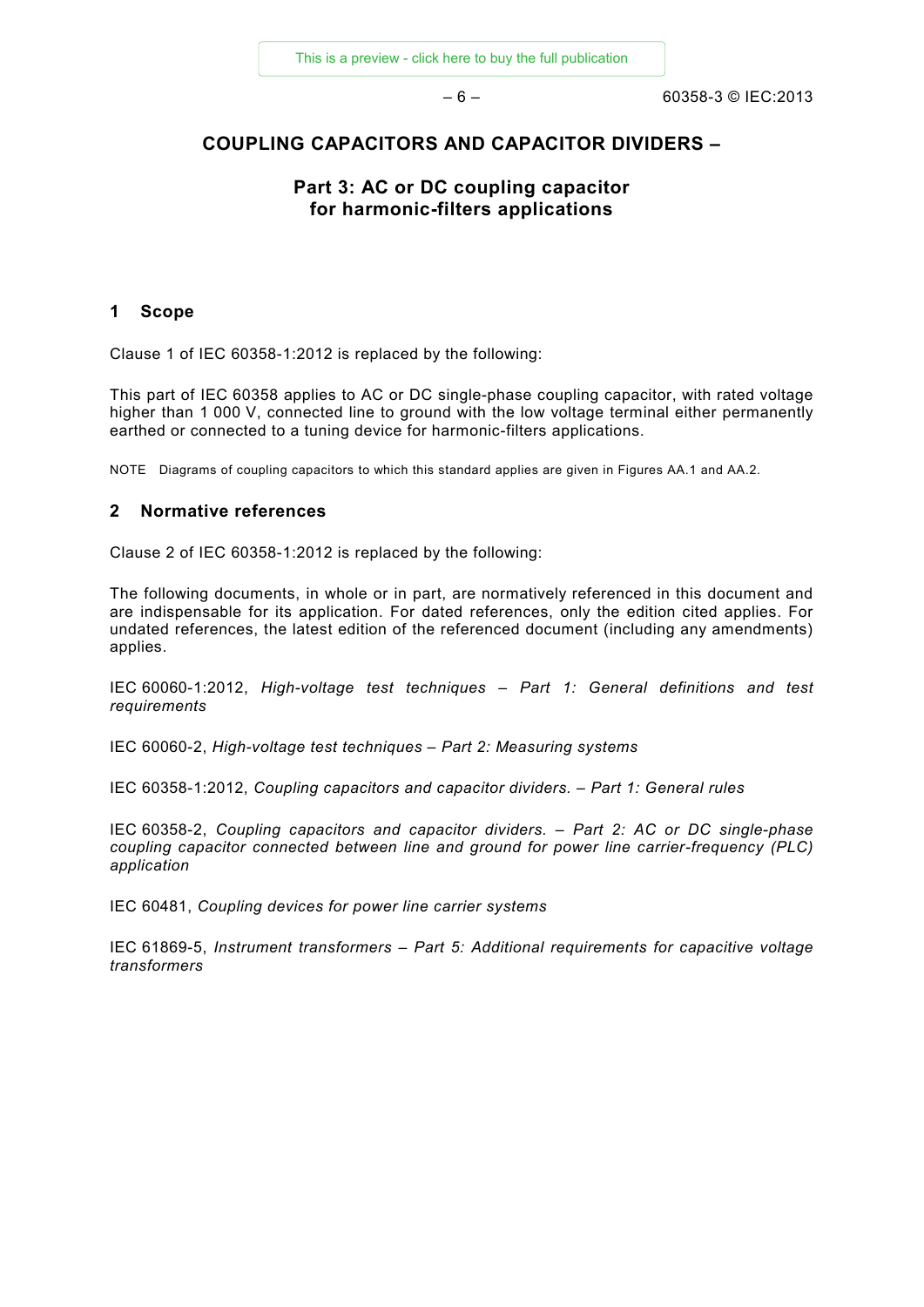# SOMMAIRE

| 1  |                                                                                                                                                                |    |  |  |
|----|----------------------------------------------------------------------------------------------------------------------------------------------------------------|----|--|--|
| 2  |                                                                                                                                                                |    |  |  |
| 3  |                                                                                                                                                                |    |  |  |
| 4  |                                                                                                                                                                |    |  |  |
| 5  |                                                                                                                                                                |    |  |  |
| 6  |                                                                                                                                                                |    |  |  |
| 7  |                                                                                                                                                                |    |  |  |
| 8  |                                                                                                                                                                |    |  |  |
| 9  |                                                                                                                                                                |    |  |  |
| 10 |                                                                                                                                                                |    |  |  |
| 11 |                                                                                                                                                                |    |  |  |
| 12 |                                                                                                                                                                |    |  |  |
|    |                                                                                                                                                                |    |  |  |
|    | Annexe BB (informative) Caractéristiques haute fréquence de condensateurs de filtrage                                                                          |    |  |  |
|    |                                                                                                                                                                |    |  |  |
|    |                                                                                                                                                                |    |  |  |
|    |                                                                                                                                                                |    |  |  |
|    |                                                                                                                                                                |    |  |  |
|    | Figure AA.1 – Exemple de schéma pour un condensateur de filtrage (avec et sans                                                                                 |    |  |  |
|    | Figure AA.2 - Exemple de schéma pour un condensateur de filtrage avec dispositif                                                                               | 26 |  |  |
|    | Figure BB.1 - Schéma de câblage du circuit de mesure de la capacité à haute<br>fréquence et de la résistance série équivalente d'un condensateur de couplage28 |    |  |  |
|    | Figure BB.2 – Relation entre longueur et capacité où l'écart de capacité –20/+50 %<br>28                                                                       |    |  |  |
|    |                                                                                                                                                                |    |  |  |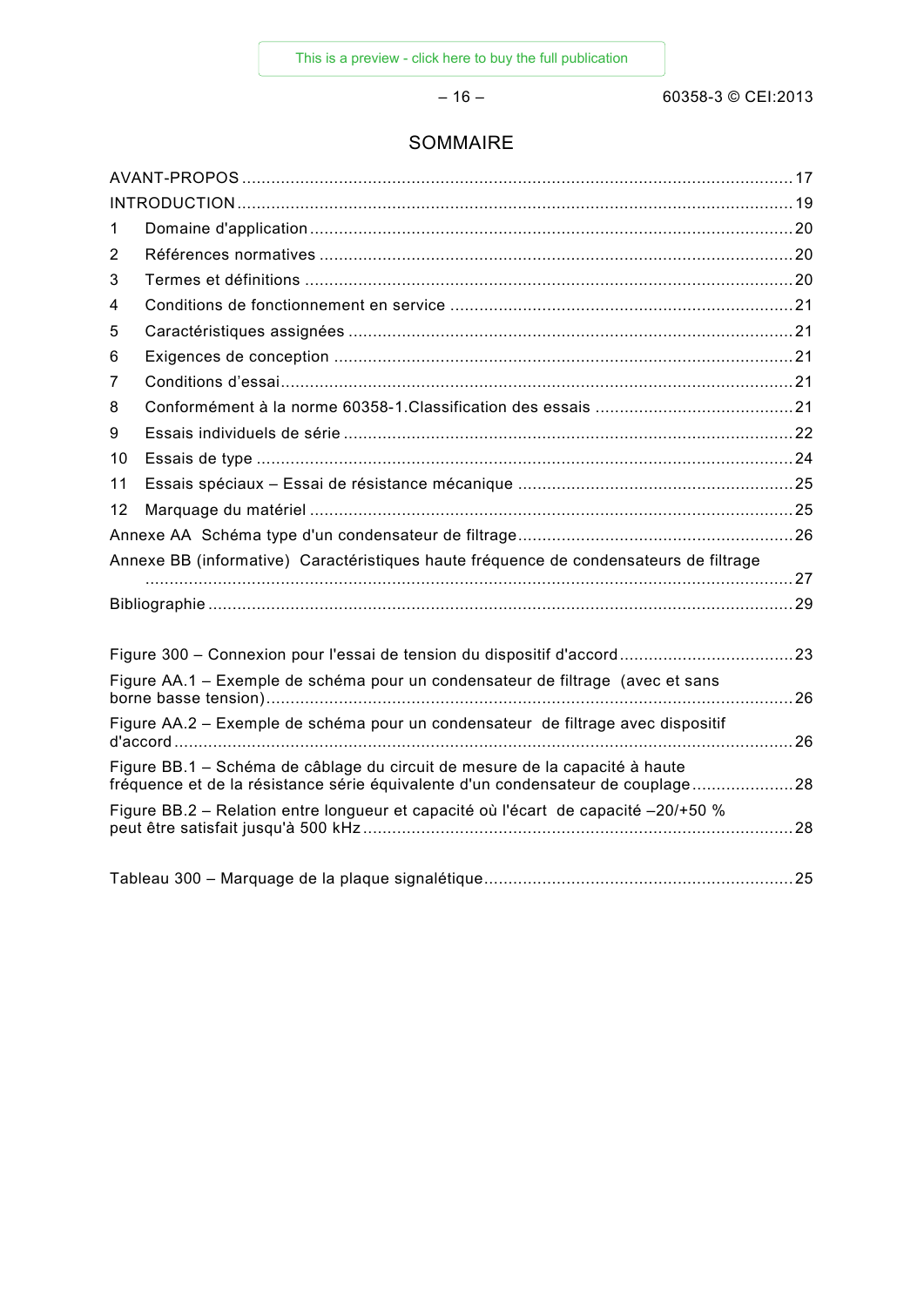$60358-3$  © CEI:2013 – 17 –

## COMMISSION ÉLECTROTECHNIQUE INTERNATIONALE

\_\_\_\_\_\_\_\_\_\_\_\_

#### **CONDENSATEURS DE COUPLAGE ET DIVISEURS CAPACITIFS –**

# **Partie 3: Condensateur de couplage à courant alternatif ou à courant continu pour des applications à filtres harmoniques**

#### AVANT-PROPOS

- <span id="page-7-0"></span>1) La Commission Electrotechnique Internationale (CEI) est une organisation mondiale de normalisation composée de l'ensemble des comités électrotechniques nationaux (Comités nationaux de la CEI). La CEI a pour objet de favoriser la coopération internationale pour toutes les questions de normalisation dans les domaines de l'électricité et de l'électronique. A cet effet, la CEI – entre autres activités – publie des Normes internationales, des Spécifications techniques, des Rapports techniques, des Spécifications accessibles au public (PAS) et des Guides (ci-après dénommés "Publication(s) de la CEI"). Leur élaboration est confiée à des comités d'études, aux travaux desquels tout Comité national intéressé par le sujet traité peut participer. Les organisations internationales, gouvernementales et non gouvernementales, en liaison avec la CEI, participent également aux travaux. La CEI collabore étroitement avec l'Organisation Internationale de Normalisation (ISO), selon des conditions fixées par accord entre les deux organisations.
- 2) Les décisions ou accords officiels de la CEI concernant les questions techniques représentent, dans la mesure du possible, un accord international sur les sujets étudiés, étant donné que les Comités nationaux de la CEI intéressés sont représentés dans chaque comité d'études.
- 3) Les Publications de la CEI se présentent sous la forme de recommandations internationales et sont agréées comme telles par les Comités nationaux de la CEI. Tous les efforts raisonnables sont entrepris afin que la CEI s'assure de l'exactitude du contenu technique de ses publications; la CEI ne peut pas être tenue responsable de l'éventuelle mauvaise utilisation ou interprétation qui en est faite par un quelconque utilisateur final.
- 4) Dans le but d'encourager l'uniformité internationale, les Comités nationaux de la CEI s'engagent, dans toute la mesure possible, à appliquer de façon transparente les Publications de la CEI dans leurs publications nationales et régionales. Toutes divergences entre toutes Publications de la CEI et toutes publications nationales ou régionales correspondantes doivent être indiquées en termes clairs dans ces dernières.
- 5) La CEI elle-même ne fournit aucune attestation de conformité. Des organismes de certification indépendants fournissent des services d'évaluation de conformité et, dans certains secteurs, accèdent aux marques de conformité de la CEI. La CEI n'est responsable d'aucun des services effectués par les organismes de certification indépendants.
- 6) Tous les utilisateurs doivent s'assurer qu'ils sont en possession de la dernière édition de cette publication.
- 7) Aucune responsabilité ne doit être imputée à la CEI, à ses administrateurs, employés, auxiliaires ou mandataires, y compris ses experts particuliers et les membres de ses comités d'études et des Comités nationaux de la CEI, pour tout préjudice causé en cas de dommages corporels et matériels, ou de tout autre dommage de quelque nature que ce soit, directe ou indirecte, ou pour supporter les coûts (y compris les frais de justice) et les dépenses découlant de la publication ou de l'utilisation de cette Publication de la CEI ou de toute autre Publication de la CEI, ou au crédit qui lui est accordé.
- 8) L'attention est attirée sur les références normatives citées dans cette publication. L'utilisation de publications référencées est obligatoire pour une application correcte de la présente publication.
- 9) L'attention est attirée sur le fait que certains des éléments de la présente Publication de la CEI peuvent faire l'objet de droits de brevet. La CEI ne saurait être tenue pour responsable de ne pas avoir identifié de tels droits de brevets et de ne pas avoir signalé leur existence.

La Norme internationale CEI 60358-3 a été établie par le comité d'études 33 de la CEI: Condensateurs de puissance et leurs applications.

Le texte de cette norme est issu des documents suivants:

| CDV        | Rapport de vote |
|------------|-----------------|
| 33/510/CDV | 33/526/RVC      |

Le rapport de vote indiqué dans le tableau ci-dessus donne toute information sur le vote ayant abouti à l'approbation de cette norme.

Cette publication a été rédigée selon les Directives ISO/CEI, Partie 2.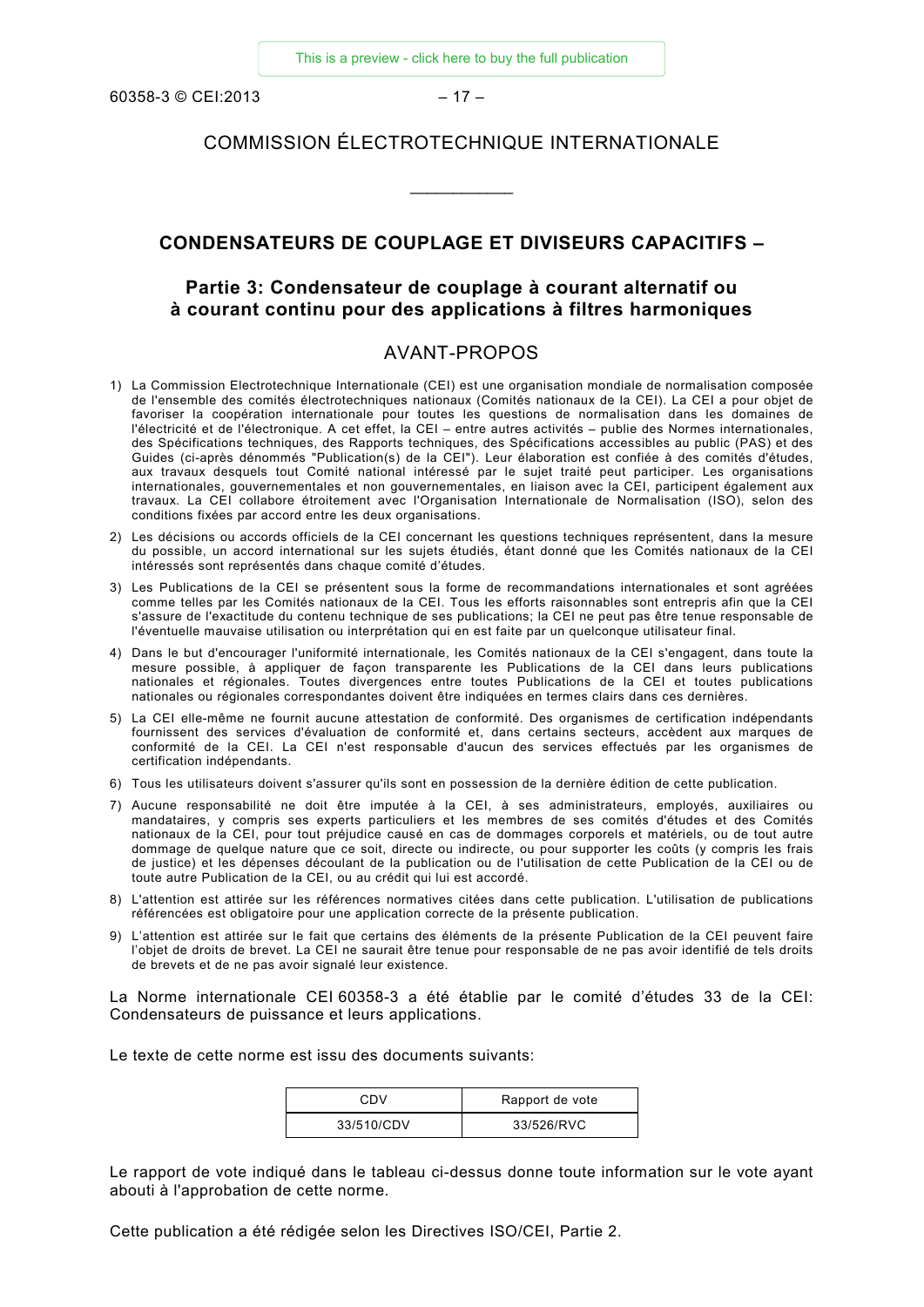$-18 - 18 - 60358 - 3 \circ \text{CE}$ 

Une liste de toutes les parties de la série CEI 60358, publiées sous le titre général *Condensateurs de couplage et diviseurs capacitifs*, peut être consultée sur le site web de la CEI.

La présente norme est la Partie 3 de la CEI 60358, publiée sous le titre général: Condensateurs de couplage et diviseurs capacitifs.

Cette Norme internationale doit être utilisée conjointement avec la dernière édition de la CEI 60358-1:2012 et ses amendements. Elle a été établie sur la base de la première édition de la présente norme (2012).

Cette Partie 3 complète ou modifie les Articles correspondants de la CEI 60358-1:2012.

Lorsqu'un paragraphe particulier de la Partie 1 n'est pas mentionné dans cette Partie 3, ce paragraphe s'applique dans la mesure où il est raisonnable. Lorsque la présente norme indique un "ajout", une "modification" ou un "remplacement", le texte correspondant de la Partie 1 doit être adapté en conséquence.

Pour les Articles, les paragraphes, les figures, les tableaux ou les annexes supplémentaires, on utilise le système de numérotation suivant.

- les paragraphes, tableaux et figures numérotés à partir de 300 sont ajoutés à ceux de la Partie 1;
- les tableaux ou annexes supplémentaires sont numérotés AA, BB, etc.
- comme les notes sont intégrées aux Articles, leur numérotation commence à 1 comme d'habitude.

Le comité a décidé que le contenu de cette publication ne sera pas modifié avant la date de stabilité indiquée sur le site web de la CEI sous "http://webstore.iec.ch" dans les données relatives à la publication recherchée. A cette date, la publication sera

- reconduite,
- supprimée,
- remplacée par une édition révisée, ou
- amendée.

**IMPORTANT – Le logo** *"colour inside"* **qui se trouve sur la page de couverture de cette publication indique qu'elle contient des couleurs qui sont considérées comme utiles à une bonne compréhension de son contenu. Les utilisateurs devraient, par conséquent, imprimer cette publication en utilisant une imprimante couleur.**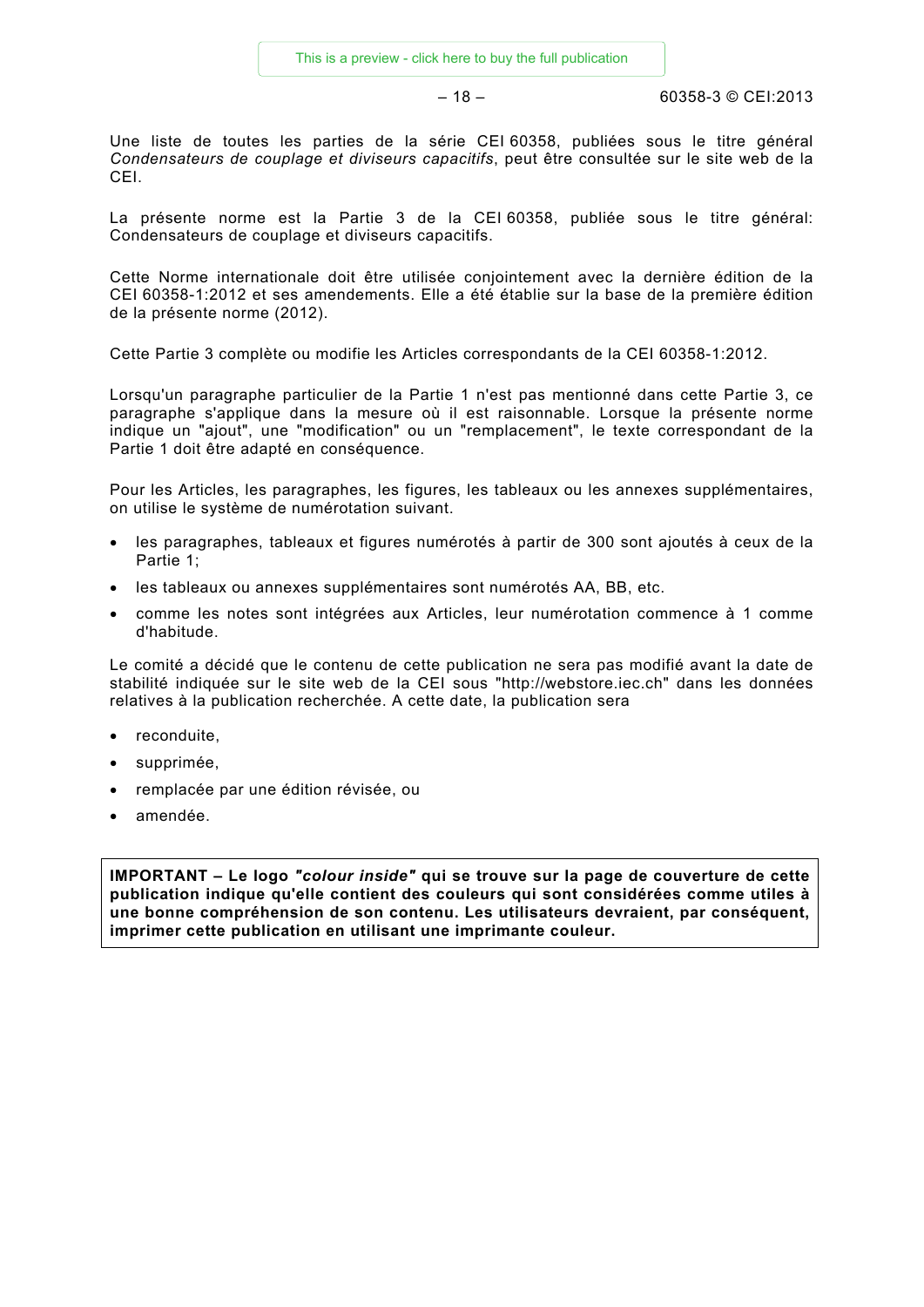<span id="page-9-0"></span> $60358-3$  © CEI:2013 – 19 –

### INTRODUCTION

Cette série comporte les parties suivantes:

CEI 60358-1:2012, *Condensateurs de couplage et diviseurs capacitifs – Partie 1: Règles générales*

CEI 60358-2:2013, *Condensateurs de couplage et diviseurs capacitifs – Partie 2: condensateur de couplage monophasé à courant alternatif ou à courant continu connecté entre la ligne et la terre pour applications aux fréquences des courants porteurs sur lignes d'énergie (CPL)*

CEI 60358-3:2013[1](#page-9-1), *Condensateurs de couplage et diviseurs capacitifs – Partie 3: Condensateur de couplage à courant alternatif ou à courant continu pour des applications à filtres harmoniques*

CEI 60358-4:–[2,](#page-9-2) *Condensateurs de couplage et diviseurs capacitifs – Partie 4: diviseur RC et diviseur capacitif monophasé à courant alternatif ou à courant continu connectés entre la ligne et la terre (sauf pour les TVT qui appartiennent à la série CEI 61869)*

<span id="page-9-1"></span>\_\_\_\_\_\_\_\_\_\_\_ 1 A publier.

<span id="page-9-2"></span><sup>2</sup> A l'étude.